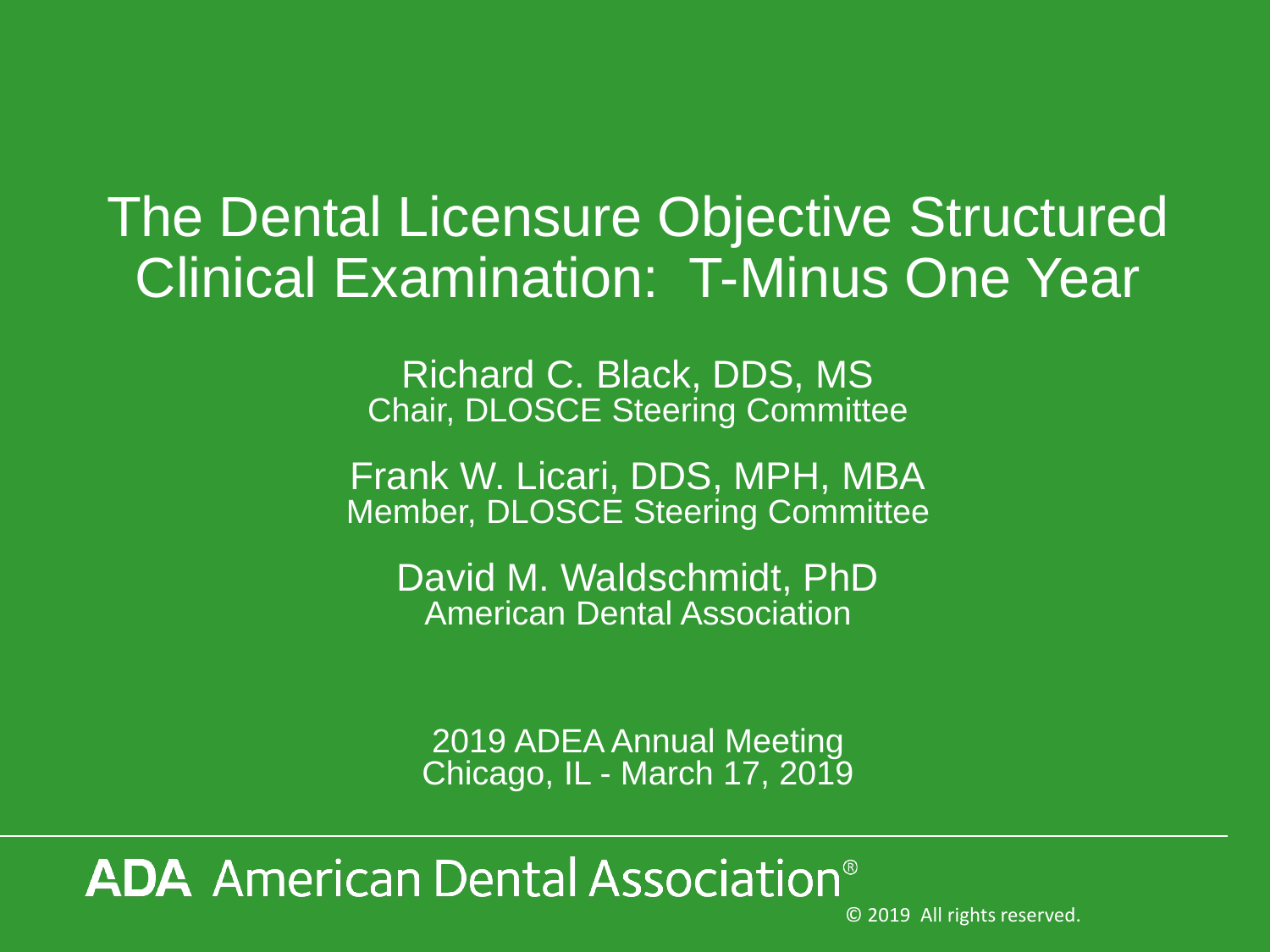### Why develop a DLOSCE?

- In 2016, the ADA Board of Trustees authorized funding for development of an OSCE-style, high stakes exam for initial dental licensure by the ADA's Department of Testing Services
- Why develop a DLOSCE?
	- Gives state boards the ability to identify the incompetent beginning practitioner with stronger exam reliability and validity evidence (and thus better protect the public)
	- Eliminates undesirable situations and complications that can arise from the use of patients in the examination process (e.g., patient's more pressing needs not treated in lieu of pursuing the "perfect lesion")
	- Potential to increase licensure portability once fully implemented and accepted
	- No other testing agencies expressed interest in moving this forward
	- The ADA possesses the in-house expertise to develop the DLOSCE through its Department of Testing Services (DTS)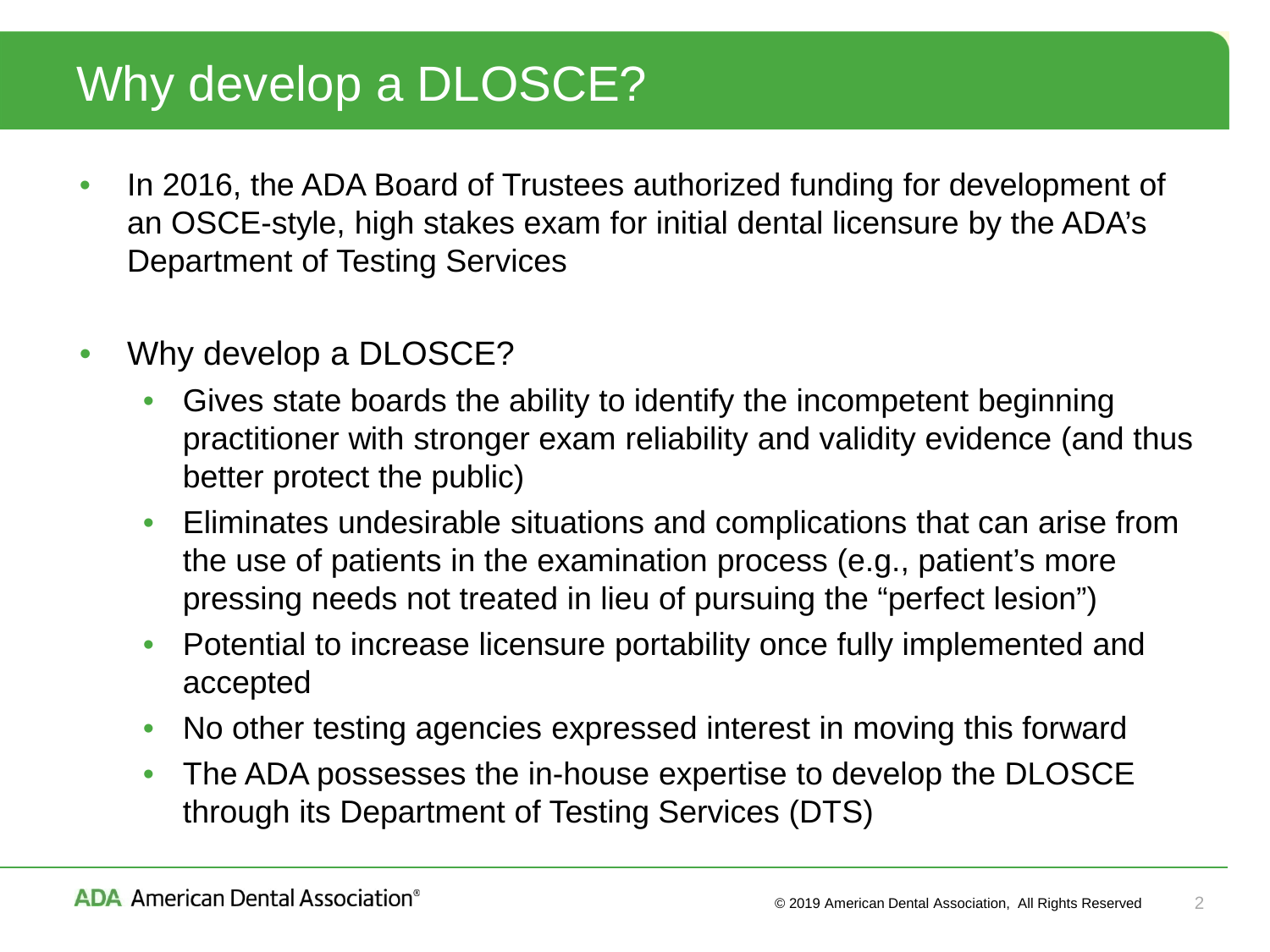### Who serves on the DLOSCE Steering Committee?

• Overseeing exam development – the DLOSCE Steering Committee:

| <b>ADA Board of Trustees members</b> | Dr. Richard Black, Chair (TX) |
|--------------------------------------|-------------------------------|
|                                      | Dr. Roy Thompson (TN)         |
| General dentist members (formerly    | Dr. Edward J. Hebert (LA)     |
| on CDEL)                             | Dr. Prabu Raman (MO)          |
| Educators with experience teaching   | Dr. Michael Kanellis (IA)     |
| comprehensive clinical dentistry     | Dr. Frank Licari (UT)         |
| State dental board members           | Dr. David Carsten (WA)        |
|                                      | Dr. Mark R. Stetzel (IN)      |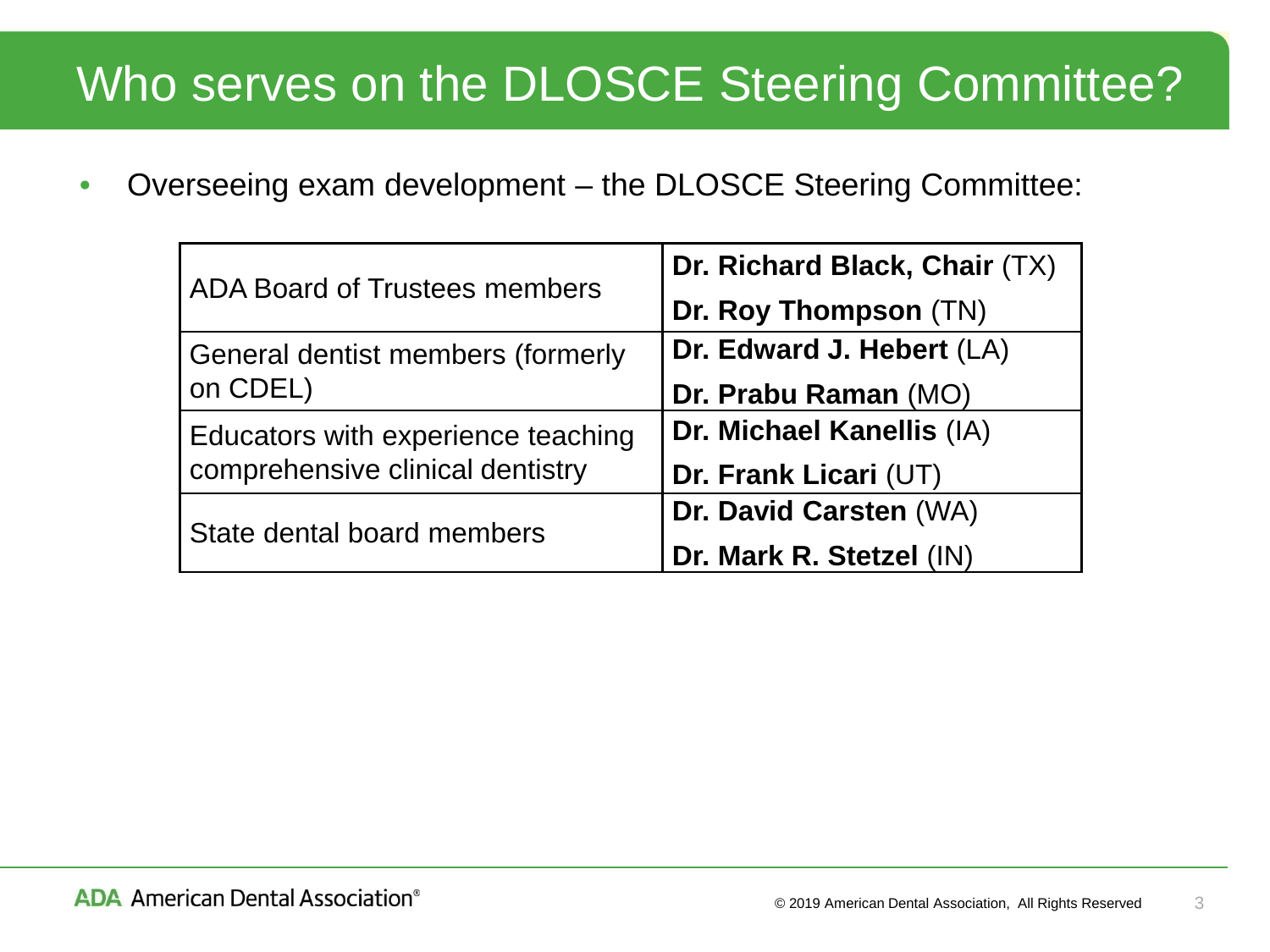### What was the Committee's Charge?

### **Governance**

- Identify a governance structure that is as free from conflicts of interest as possible (e.g., a Commission)
- Exam content and test specifications
	- Specify what content should appear on the exam

- Exam structure and format
	- Determine how many questions should be asked and what they will look like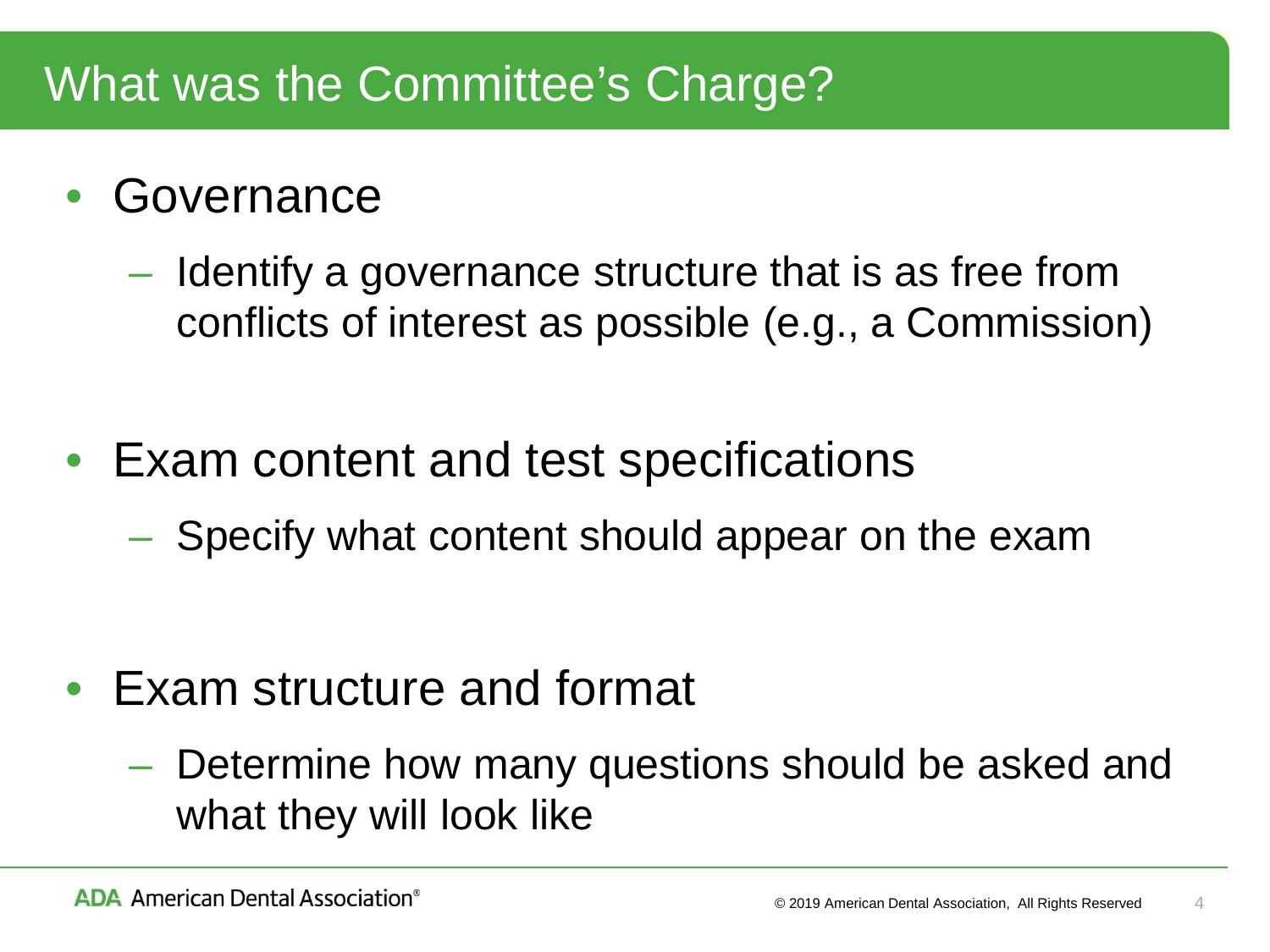### What was the Committee's Charge?

- Identify and contract key vendors
	- Identify who will administer the examination and how questions will be stored

- Establish Test Construction Team (TCT) structure
	- Determine who will write items and how those teams are structured. Indicate the process for writing items.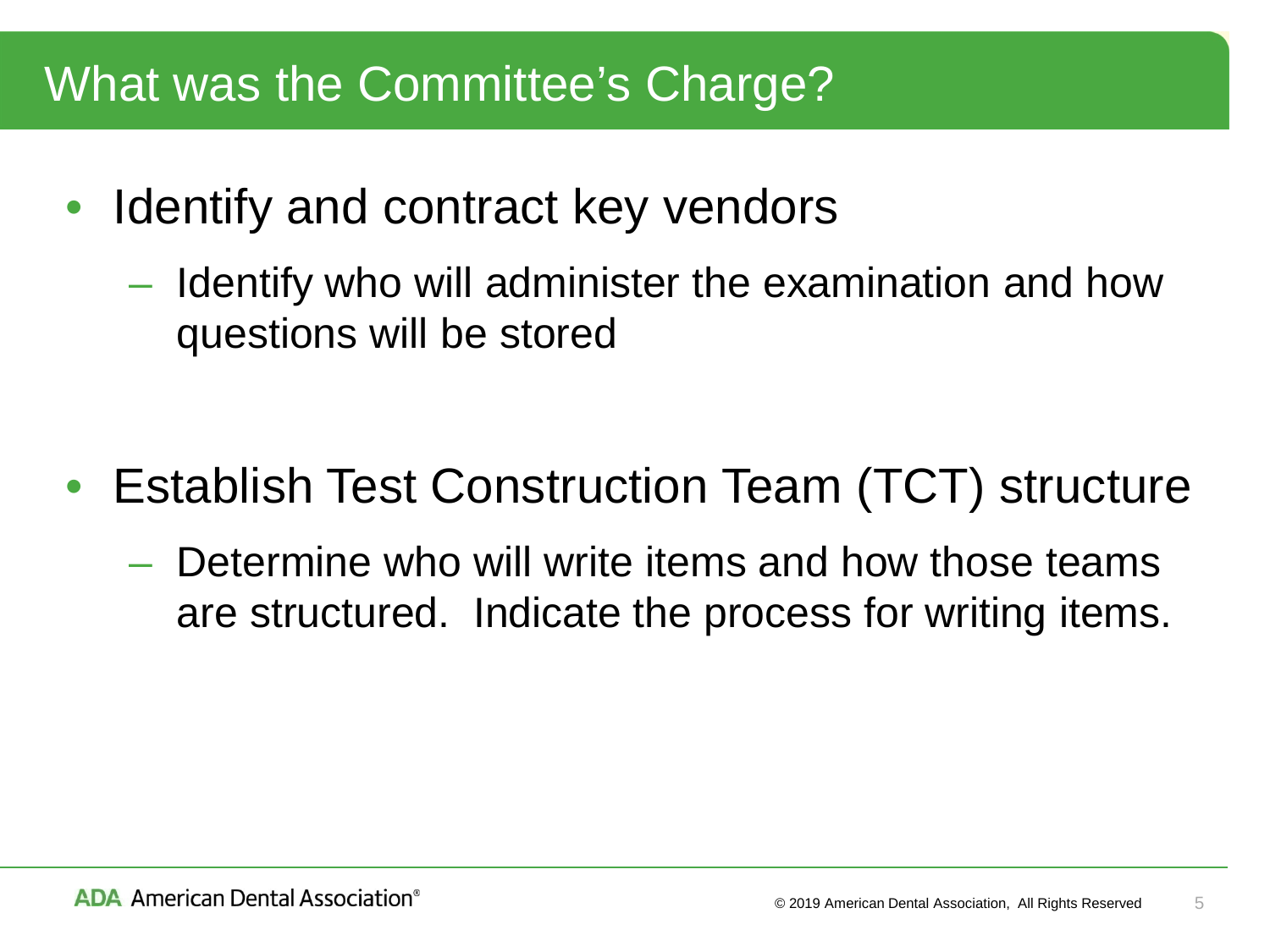### What was the Committee's Charge?

- Identify state(s)/region(s) for field test
	- Identify where the DLOSCE should be piloted

- Develop candidate guide and software tools
	- Develop a guide and software programs to receive applications, etc.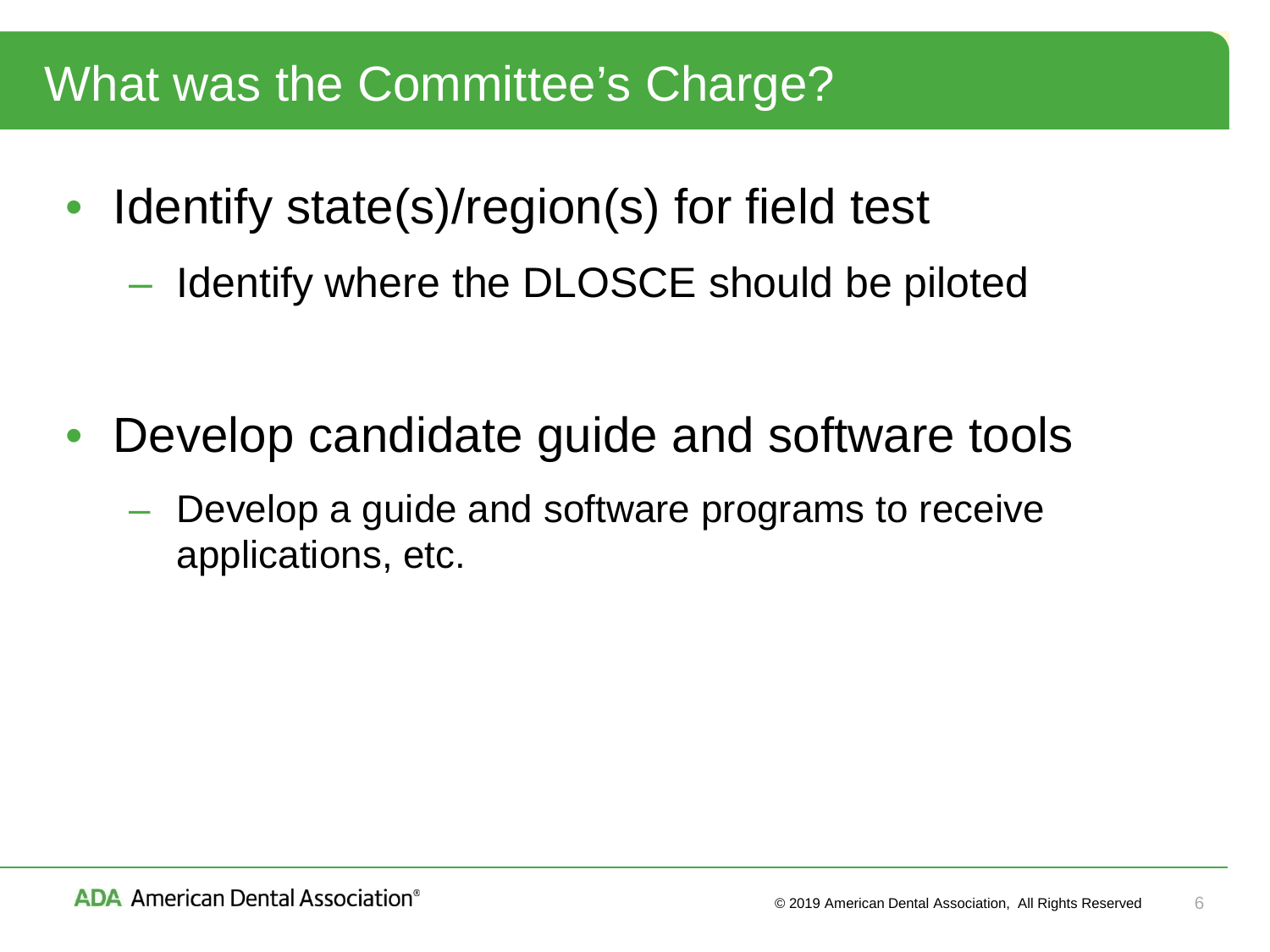### Department of Testing Services (DTS)

DTS is working with the Steering Committee to implement the DLOSCE. DTS is a shared service of the ADA that implements high-stakes admission and licensure testing programs for:

| <b>Joint Commission on National</b>                                                                                                              | <b>Council on Dental Education and</b>                                         |
|--------------------------------------------------------------------------------------------------------------------------------------------------|--------------------------------------------------------------------------------|
| <b>Dental Examinations (JCNDE)</b>                                                                                                               | <b>Licensure (CDEL)</b>                                                        |
| <b>National Board Dental</b><br><b>Examinations (NBDE)</b><br>Part I<br>Part II<br><b>INBDE</b> (under development)<br>$\bullet$<br><b>NBDHE</b> | Dental Admission Test (DAT)<br><b>Advanced Dental Admission Test</b><br>(ADAT) |
| <b>Outside clients</b>                                                                                                                           | <b>ADA Board of Trustees</b>                                                   |
| <b>Optometry Admission Test (OAT)</b>                                                                                                            | <b>Dental Licensure Objective</b>                                              |
| <b>Canadian Dental Admission Test</b>                                                                                                            | $\bullet$                                                                      |
| (CDAT)                                                                                                                                           | <b>Structured Clinical Examination</b>                                         |
| • Additional clients                                                                                                                             | (DLOSCE)                                                                       |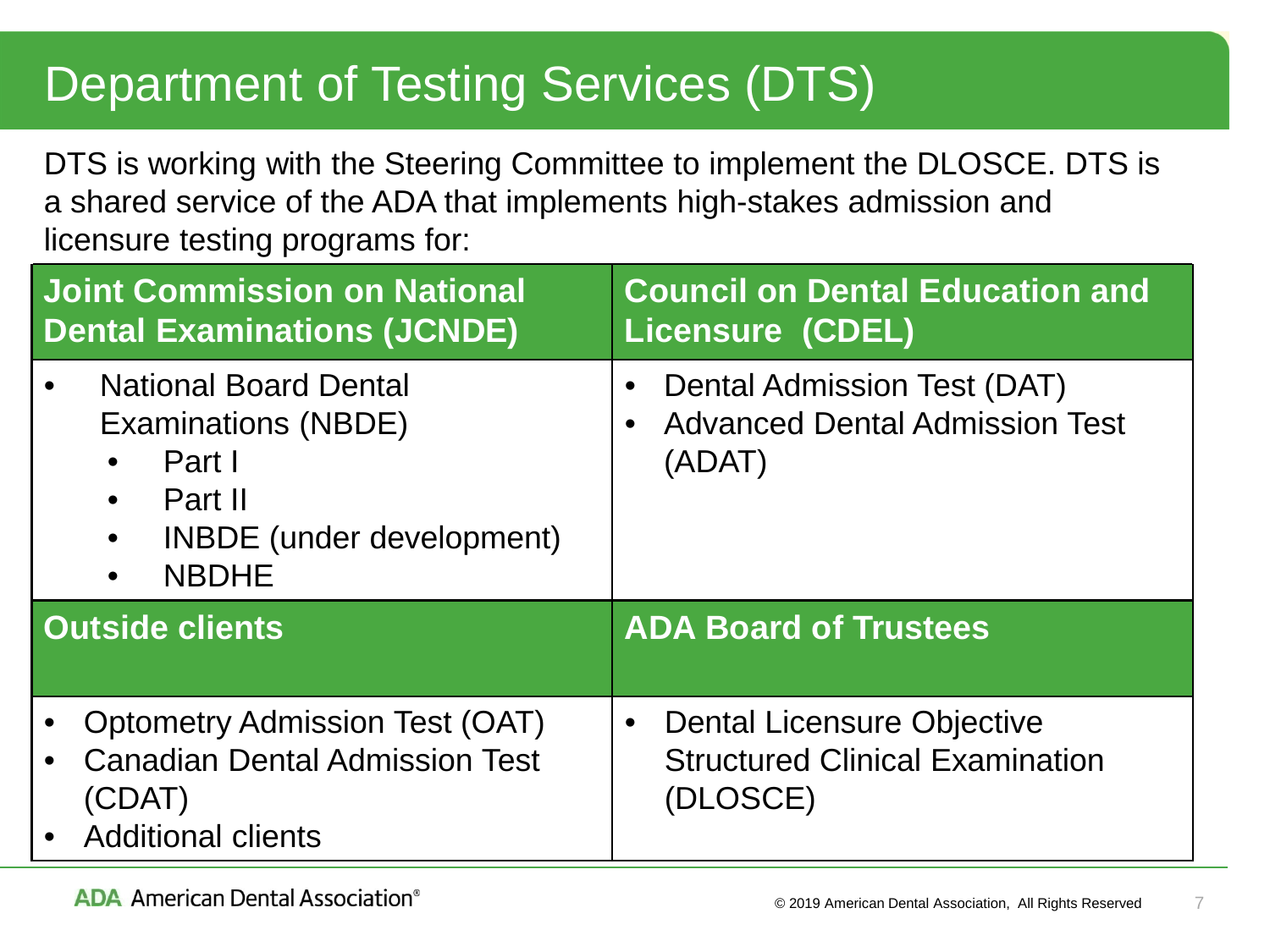### DTS Units

| <b>Examination Content, Scoring, Analysis, New Development</b>                                                                                                                                                  |                                                                                                                                                                                                                             |                                                                                                                                                 |  |  |
|-----------------------------------------------------------------------------------------------------------------------------------------------------------------------------------------------------------------|-----------------------------------------------------------------------------------------------------------------------------------------------------------------------------------------------------------------------------|-------------------------------------------------------------------------------------------------------------------------------------------------|--|--|
| <b>Test Development</b><br>Conducts Test Construction Team (TCT)<br>meetings for seven examination programs<br>(80+ meetings annually)                                                                          | <b>Research &amp; Development -</b><br><b>Psychometrics</b><br>Oversees analysis and scoring of<br>examinations (45,000+), professional<br>investigations, and technical publications in<br>support of examination programs | <b>New Psychometric Development &amp;</b><br><b>Innovations</b><br>Provides psychometric support in the<br>development of new testing programs. |  |  |
| <b>DTS Operations</b>                                                                                                                                                                                           |                                                                                                                                                                                                                             |                                                                                                                                                 |  |  |
| <b>Test Administration</b>                                                                                                                                                                                      | <b>Test Security and Fraud Prevention</b>                                                                                                                                                                                   | <b>Communications</b>                                                                                                                           |  |  |
| Oversees application processing and test<br>vendor administrations (40,000+<br>examinations)<br>Responds to phone calls, live chats,<br>emails, faxes (nearly 70,000 annually)<br>Resolves testing day problems | Test security policies, procedures, and<br>candidate appeals; risk assessment                                                                                                                                               | Provides communications for stakeholders<br>and communities of interest                                                                         |  |  |
| <b>Client Services/Special Projects</b>                                                                                                                                                                         | <b>Volunteer and Meeting Coordination</b>                                                                                                                                                                                   |                                                                                                                                                 |  |  |
| Project management and services to<br>outside clients                                                                                                                                                           | Oversees volunteer activities and meeting<br>logistics for TCT and governance<br>meetings.                                                                                                                                  |                                                                                                                                                 |  |  |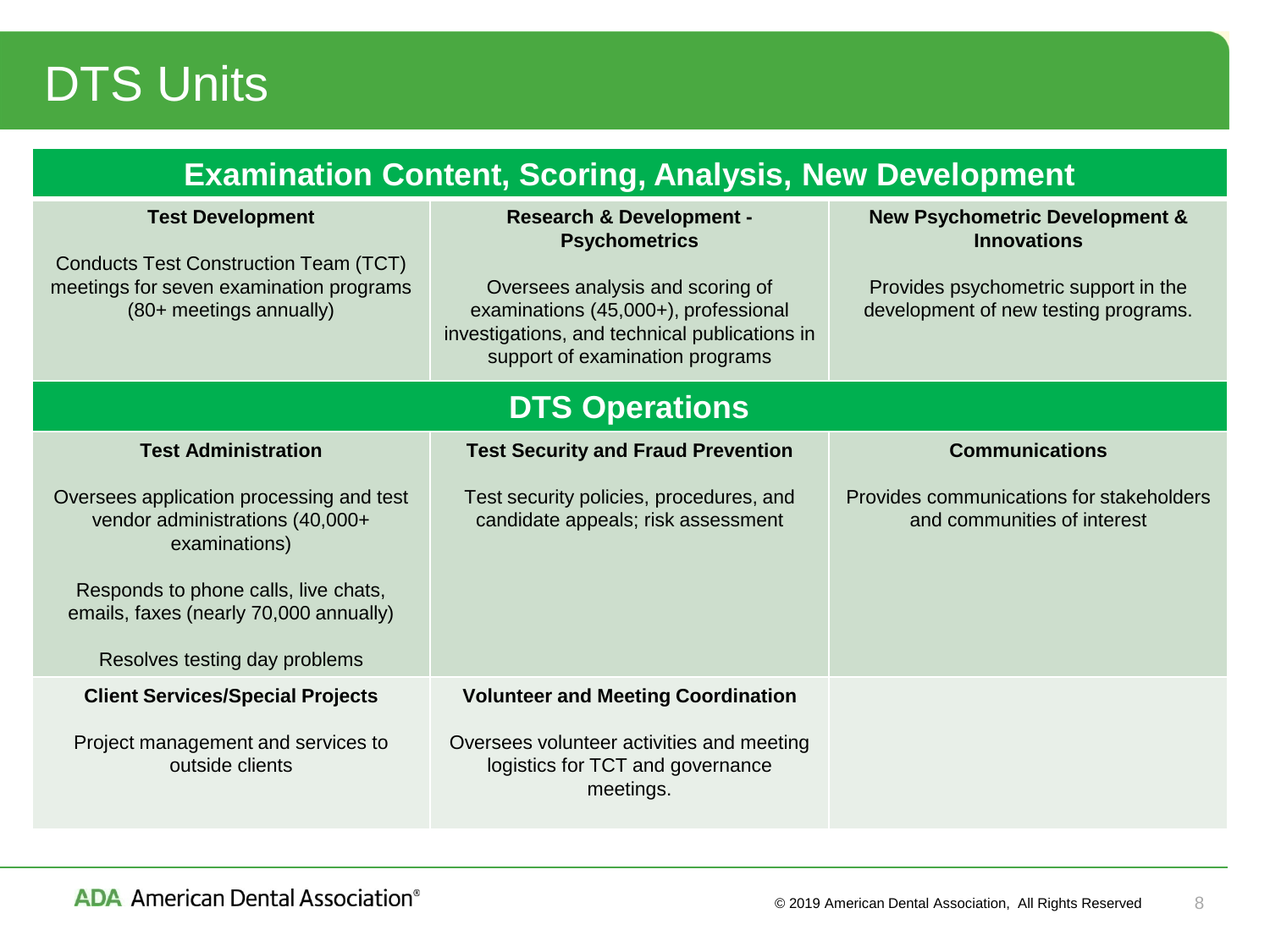### What is an Objective Structured Clinical Examination (OSCE)?

- Assesses clinical competence and skills
- Candidates rotate through short, standardized stations
- Success requires critical thinking
- Widely used in health sciences

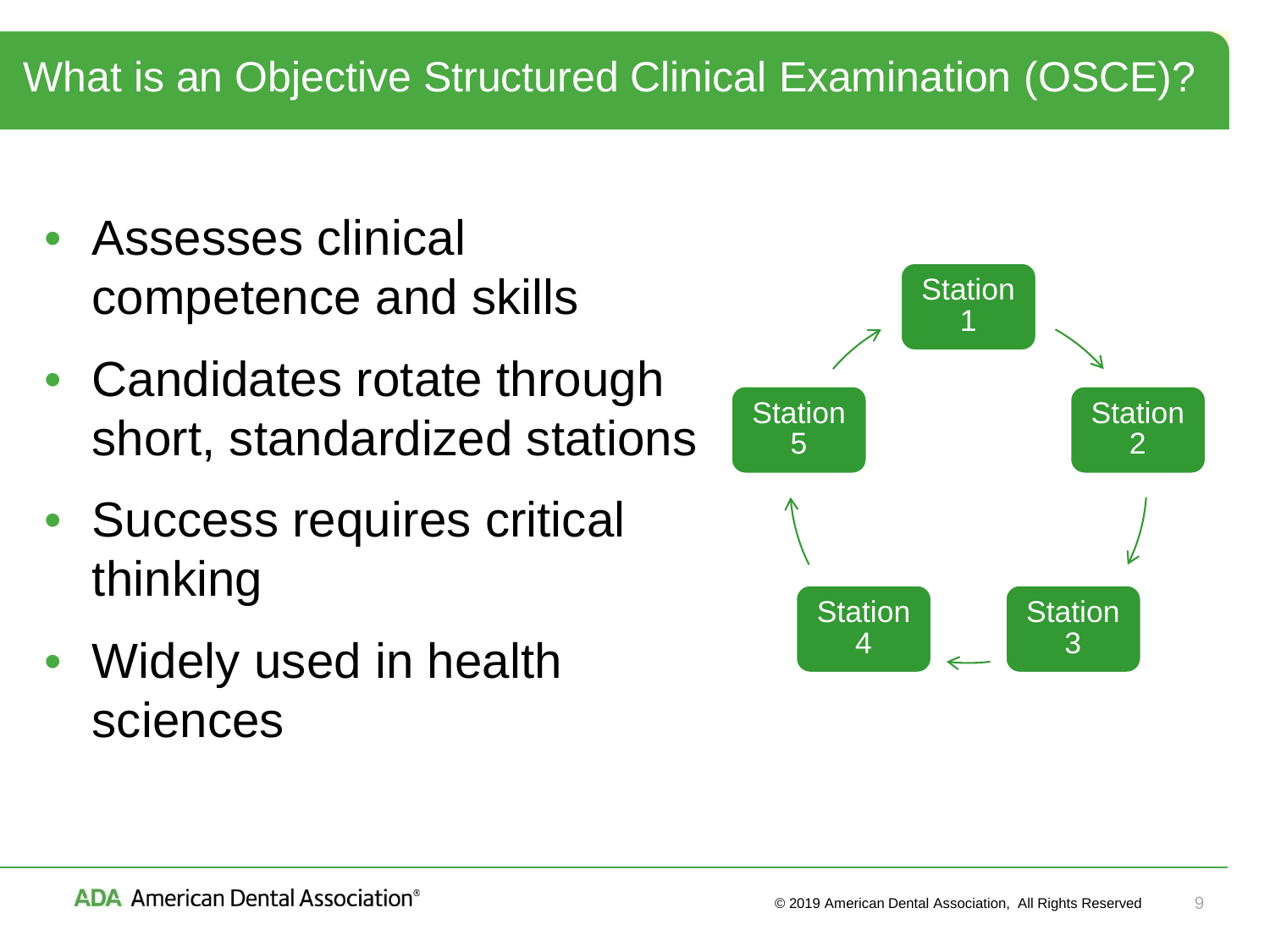## Why conduct an OSCE?

- **Benefits** 
	- Assesses broad range of skills
	- Standardized (stations, competencies, tasks)
	- Strong validity evidence
	- Clinical and theoretical knowledge
	- Reliable
	- Fair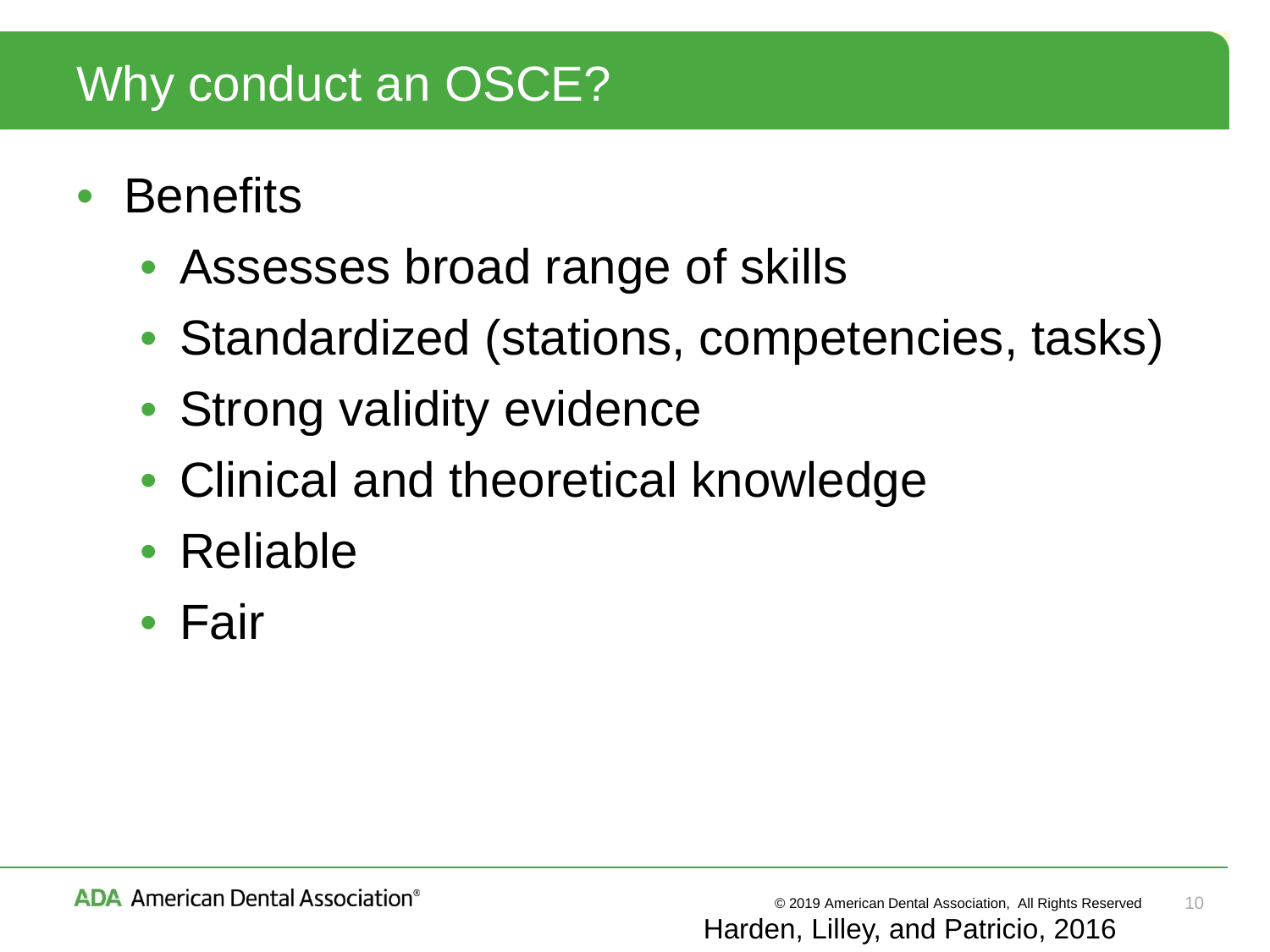### What could a dental OSCE look like?

- National Dental Examining Board (NDEB) Canada provides an example:
	- Expert developed
	- Questions selected by practitioners
	- Exam content kept current
	- Administered three (3) times per year
	- 50 physical stations (two questions each) plus rest stations
	- 5-minute, diverse stations
	- "Virtual OSCE" in near future
- NDEB of Canada has established strong validity evidence for its **OSCE**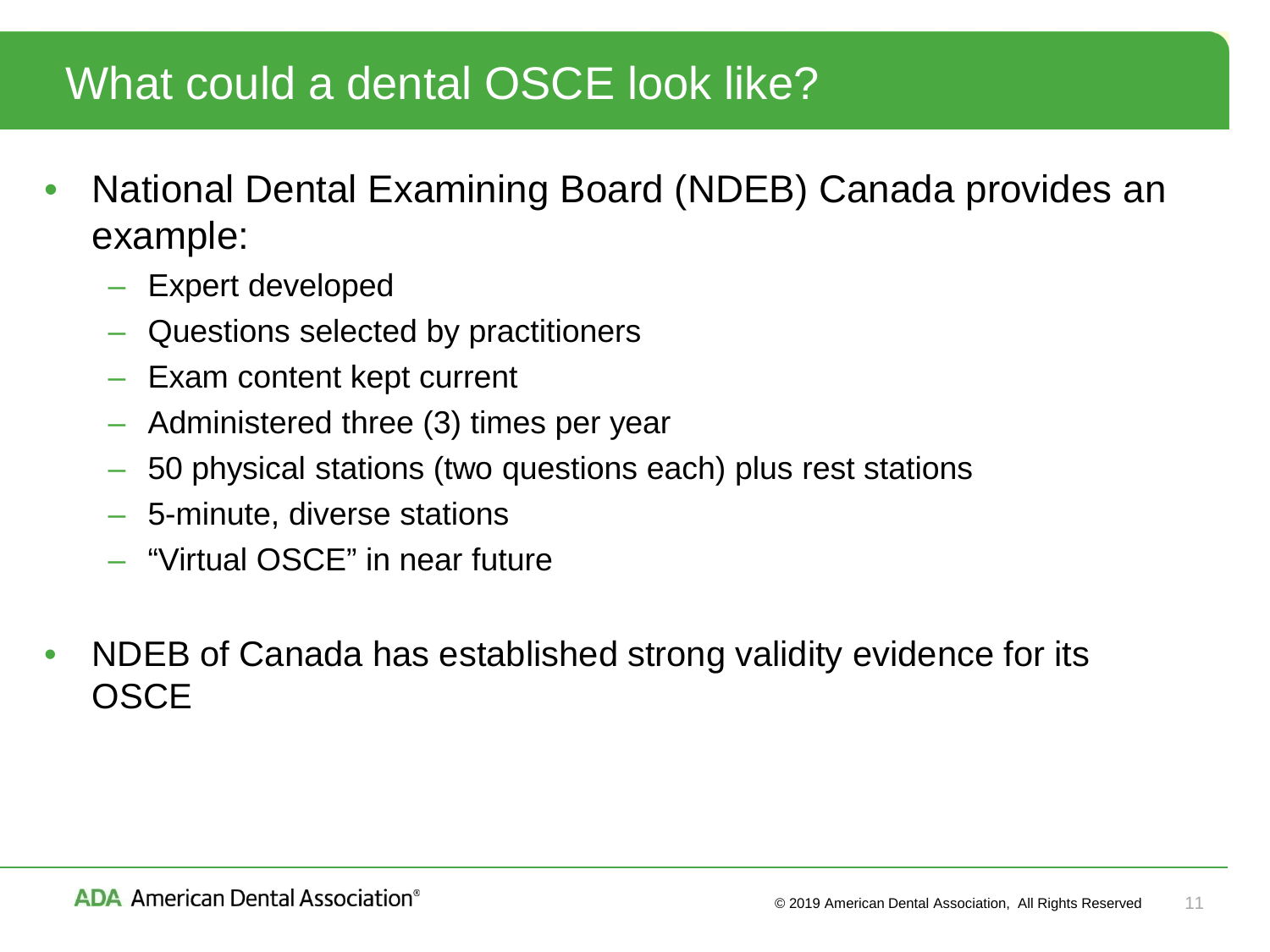### What evidence exists to support Canada's OSCE?

- Exam performance was correlated with student performance in final year
	- 2,317 students
	- Nine Canadian dental schools
	- Exams completed 1995-2000
- Positive correlations were obtained:
	- Written exam and final year results (r=0.43, p<. 001)
	- OSCE and final year results (r=0.46, p<. 001)
- Year-to-year and school-to-school variations minimal
- Findings supported validity of both examinations

Source: Gerrow, J.D., Murphy, H.J., Boyd, M.A., and Scott, D.A. (2003). Concurrent validity of written and OSCE components of the Canadian Dental Certification Examinations. Journal of Dental Education, 67 (8), 896-901.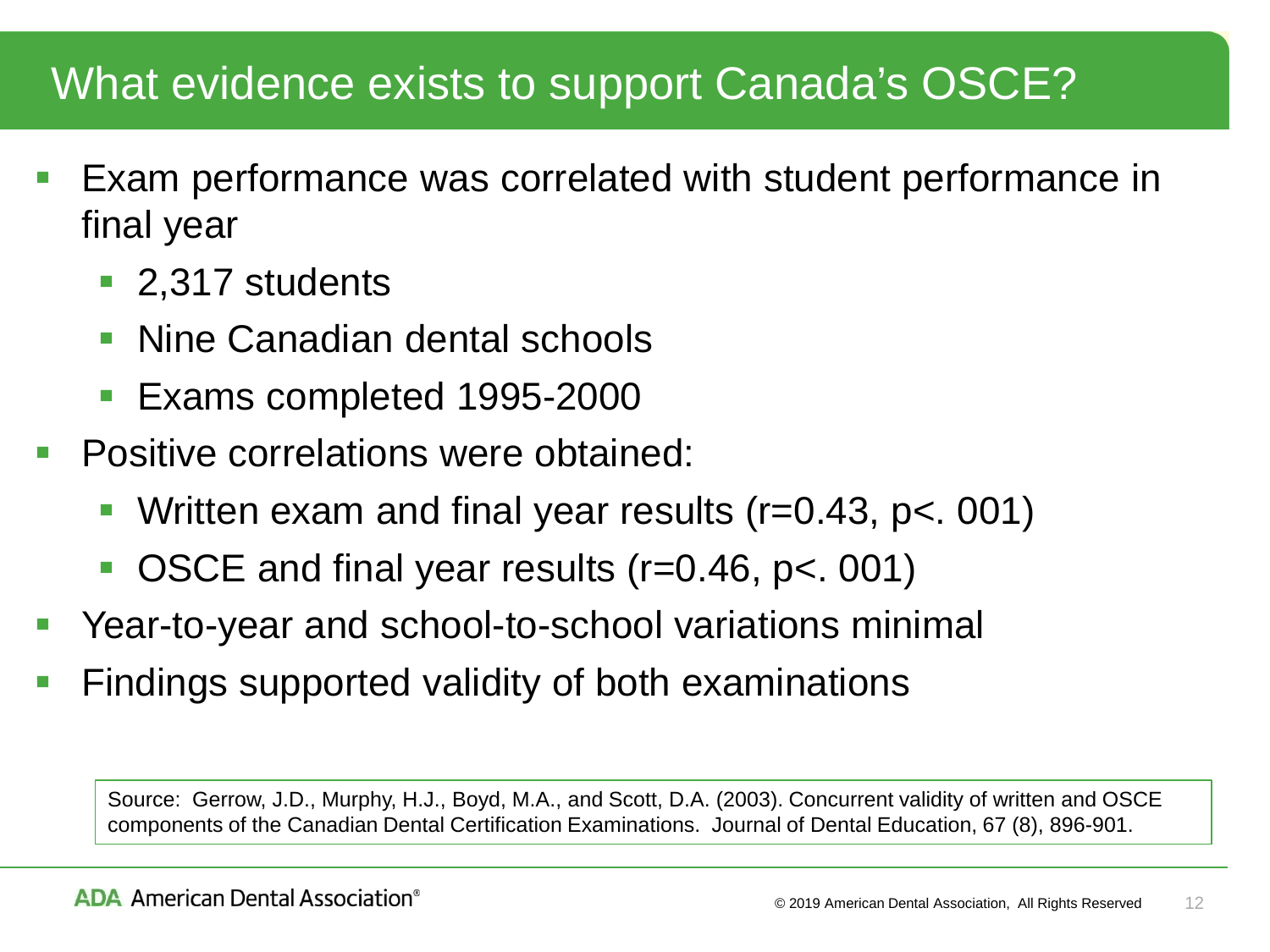#### *Standards for Educational and Psychological Testing* (2014)

- DLOSCE development efforts are informed by the *Standards for Educational and Psychological Testing*
- The *Standards* provide considerations for developing, implementing, and evaluating tests
- The *Standards* were developed by the American Educational Research Association (AERA), American Psychological Association (APA), and the National Council on Measurement in Education (NCME)

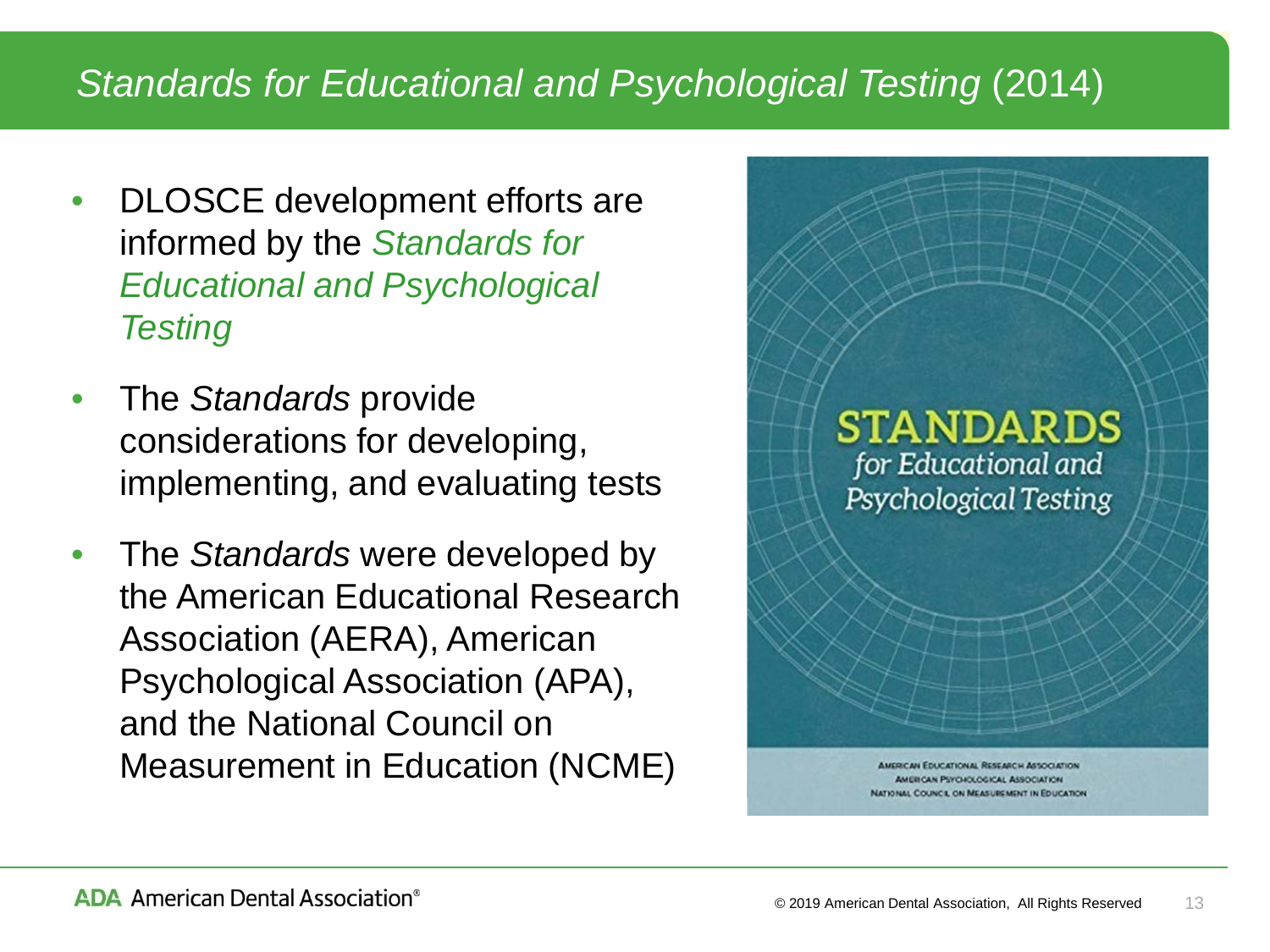### What will the DLOSCE cover?

- Focused exclusively on the clinical tasks a dentist performs while providing direct, chair-side treatment to patients.
- A "virtual OSCE"
- Use of a "traditional manikin" hand skill assessment will not be included
- The DLOSCE will reliably and accurately reflect the practice of clinical dentistry within the United States
- A DLOSCE Working Committee has been formed and is currently engaged in item development with DLOSCE Test Construction Teams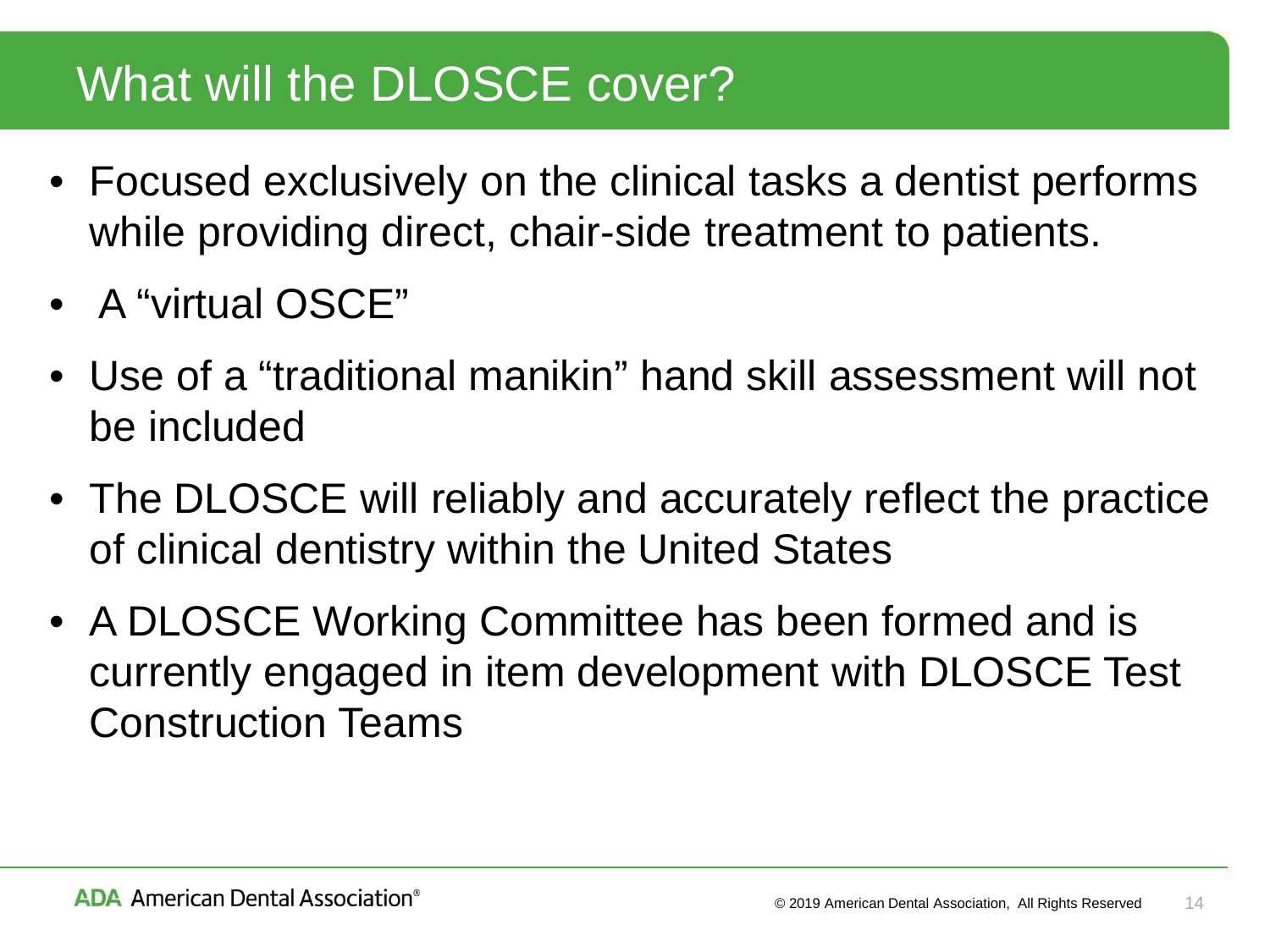## DLOSCE Topic Areas

- Diagnosis and Treatment Planning
	- Radiology
	- Pathology
	- Oral Medicine
	- Orofacial Pain
	- Temporomandibular disorders
- Restorative Dentistry
- Periodontics
- Oral and Maxillofacial Surgery
- Prosthodontics Fixed
- Prosthodontics Removable
- Implantology
- Endodontics
- **Orthodontics**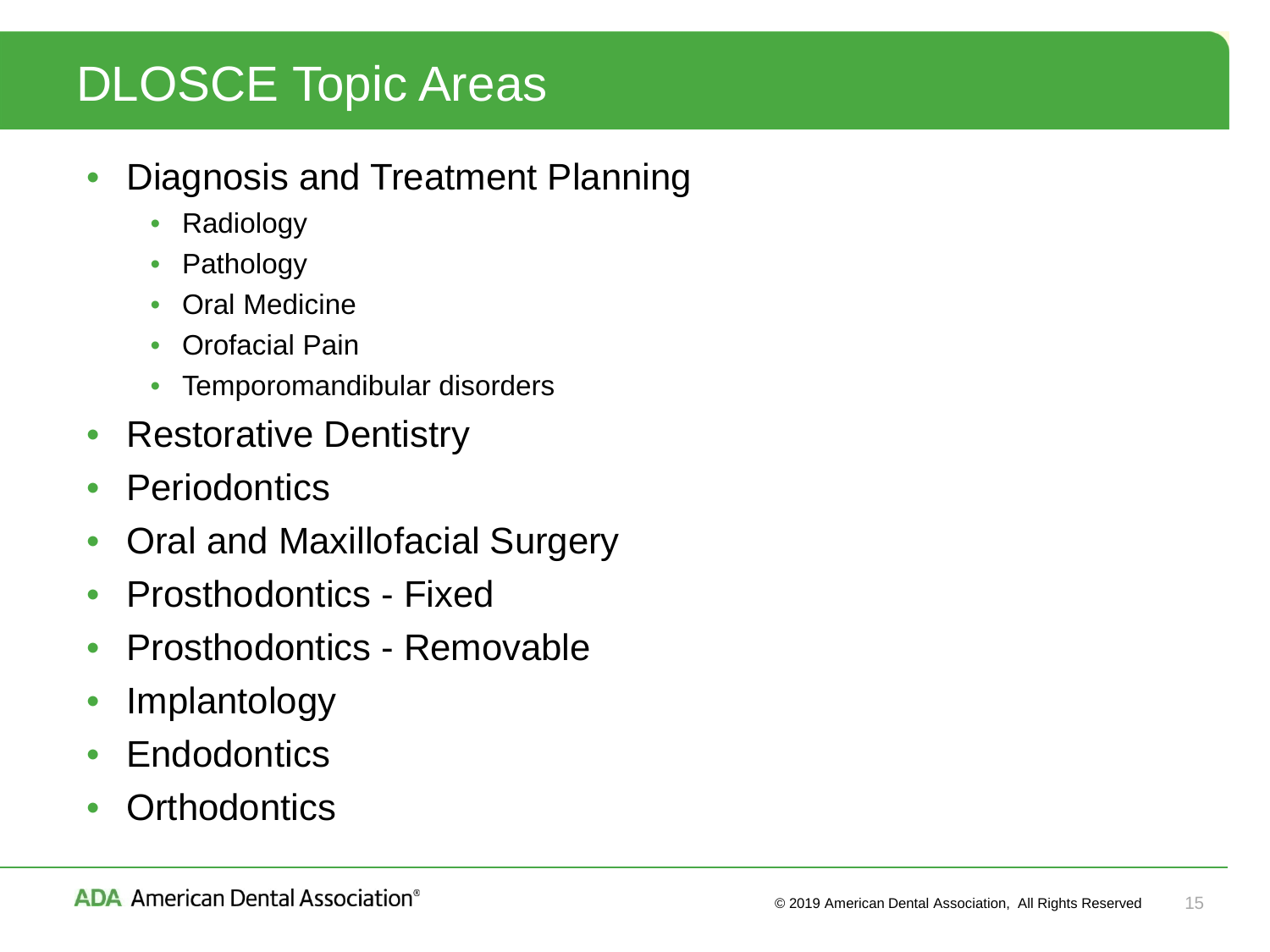### What progress has been made with content development?

- The Steering Committee has formed a working committee to focus on the most detailed aspects of DLOSCE content development
	- This working committee includes general dentists, dental educators, and a member of a state dental board
- The working committee has made recommendations concerning:
	- the number of DLOSCE test construction teams that are needed
	- the number of individuals who will serve on each test construction team
	- the specific subject matter expertise that should be represented within each test construction team
- The working committee members are actively involved in planning and facilitating DLOSCE test construction meetings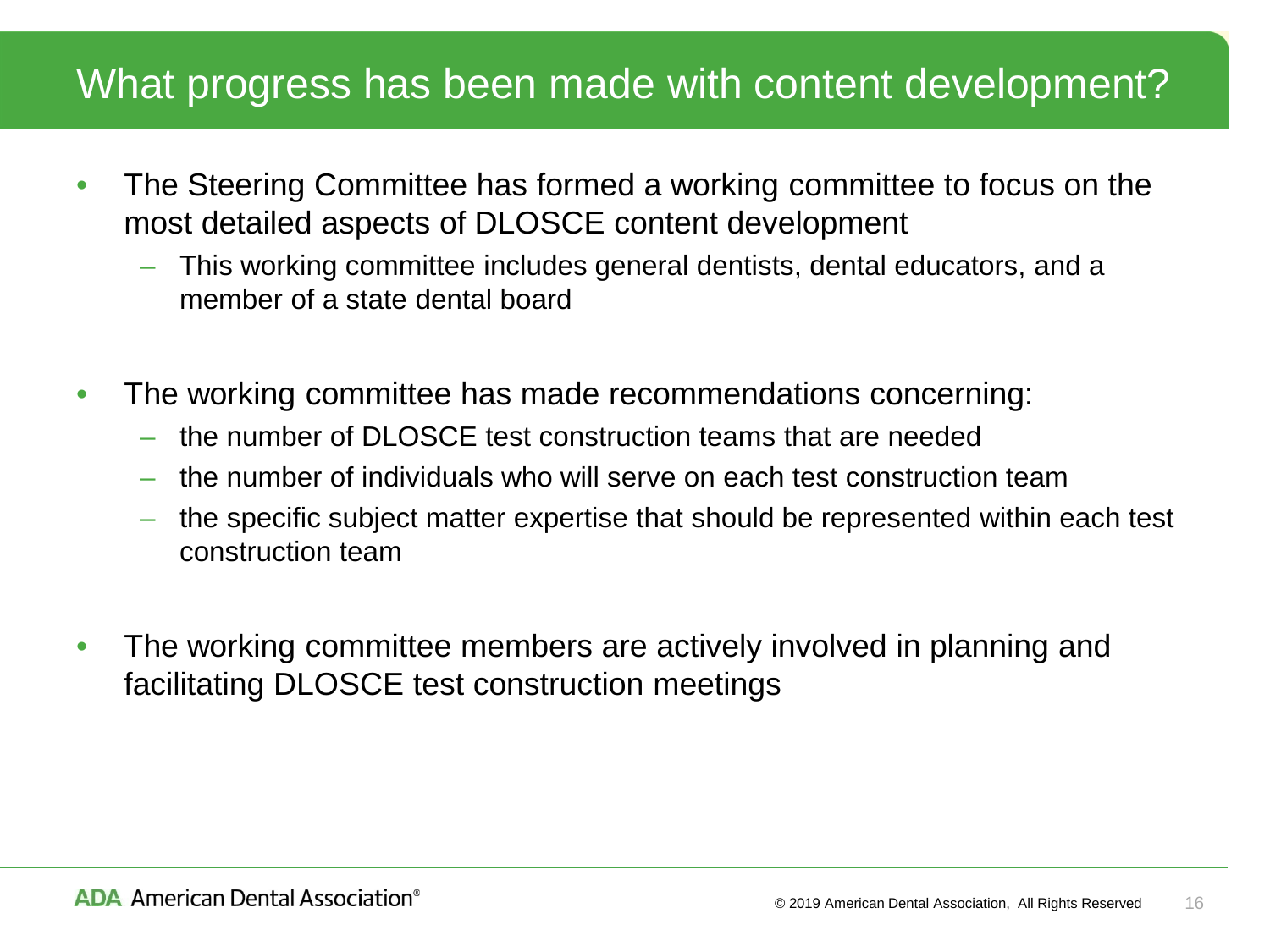### What progress has been made with content development?

- The Steering Committee has recruited a large number of test constructors to develop questions for the DLOSCE
- The test constructors include general dentists and dental educators with expertise in the topic areas covered on the examination
- The test construction teams align with the DLOSCE topic areas
- The test constructors have begun working in teams to develop and validate questions for the examination
- *Sample DLOSCE questions will be made available to stakeholders in 2019*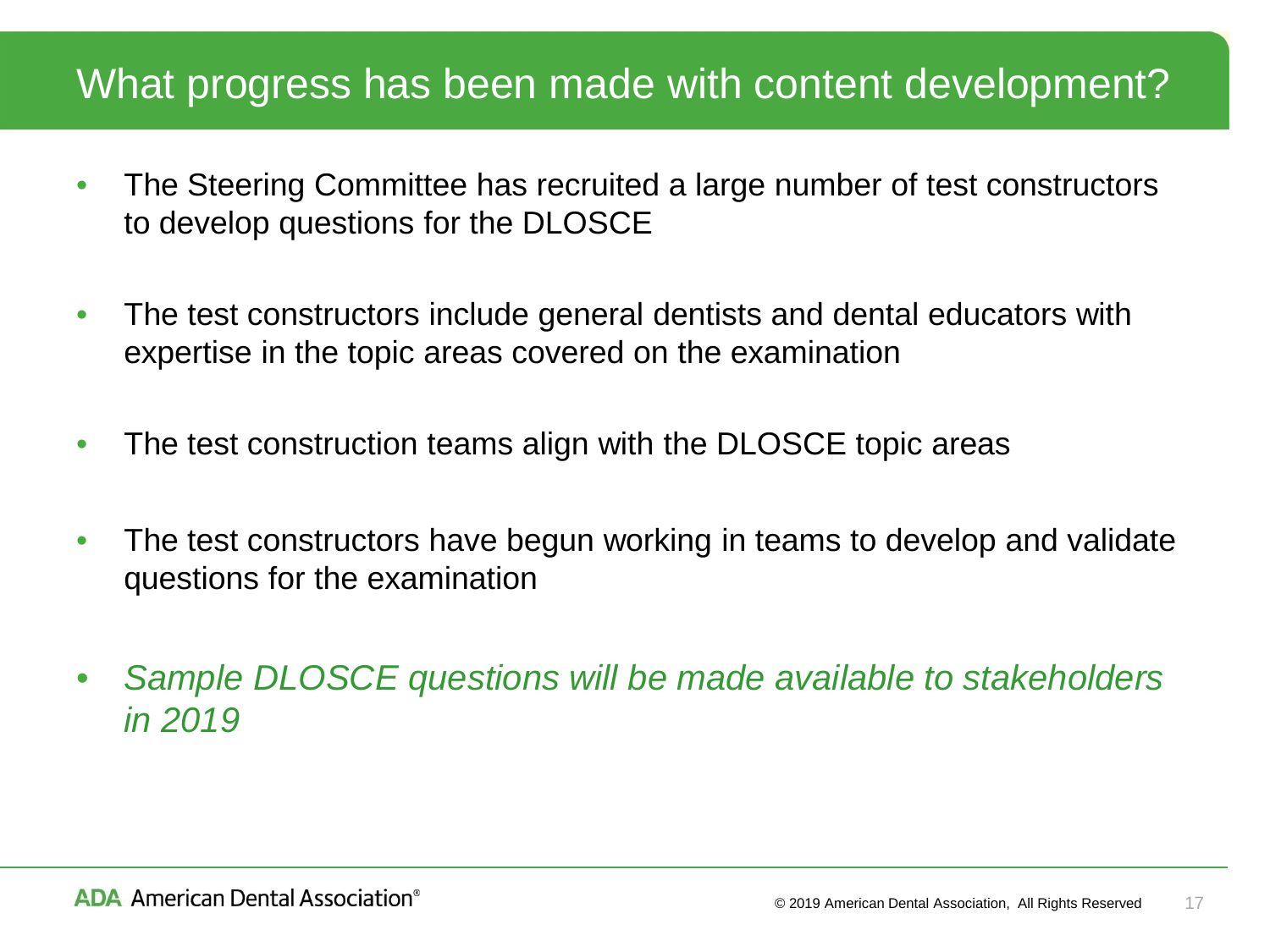### How will the DLOSCE and INBDE differ?

- The DLOSCE and the Integrated National Board Dental Examination (INBDE) will both be implemented in 2020
- The Steering Committee has taken the INBDE into consideration throughout the DLOSCE development process
	- The DLOSCE Steering Committee, Working Committee, and Test Specifications Review Panel each included one or more members of the Joint Commission committee charged with developing and validating the INBDE (i.e., the CIE)
	- DTS is working with both of these examination programs

#### **The DLOSCE and INBDE both assess clinical skills (e.g., diagnosis and treatment planning, oral health management), but key differences also exist:**

- The DLOSCE is focused exclusively on the clinical tasks a dentist performs while providing direct, chair-side treatment to patients.
	- Micro-judgments, errors and knowledge of success criteria, narrow focus
- The INBDE focuses on cognitive skills:
	- the biomedical underpinnings of clinical decisions, broader focus that includes the "why"
	- practice and profession considerations, evidence based dentistry, being good consumers of research, patient oral health care education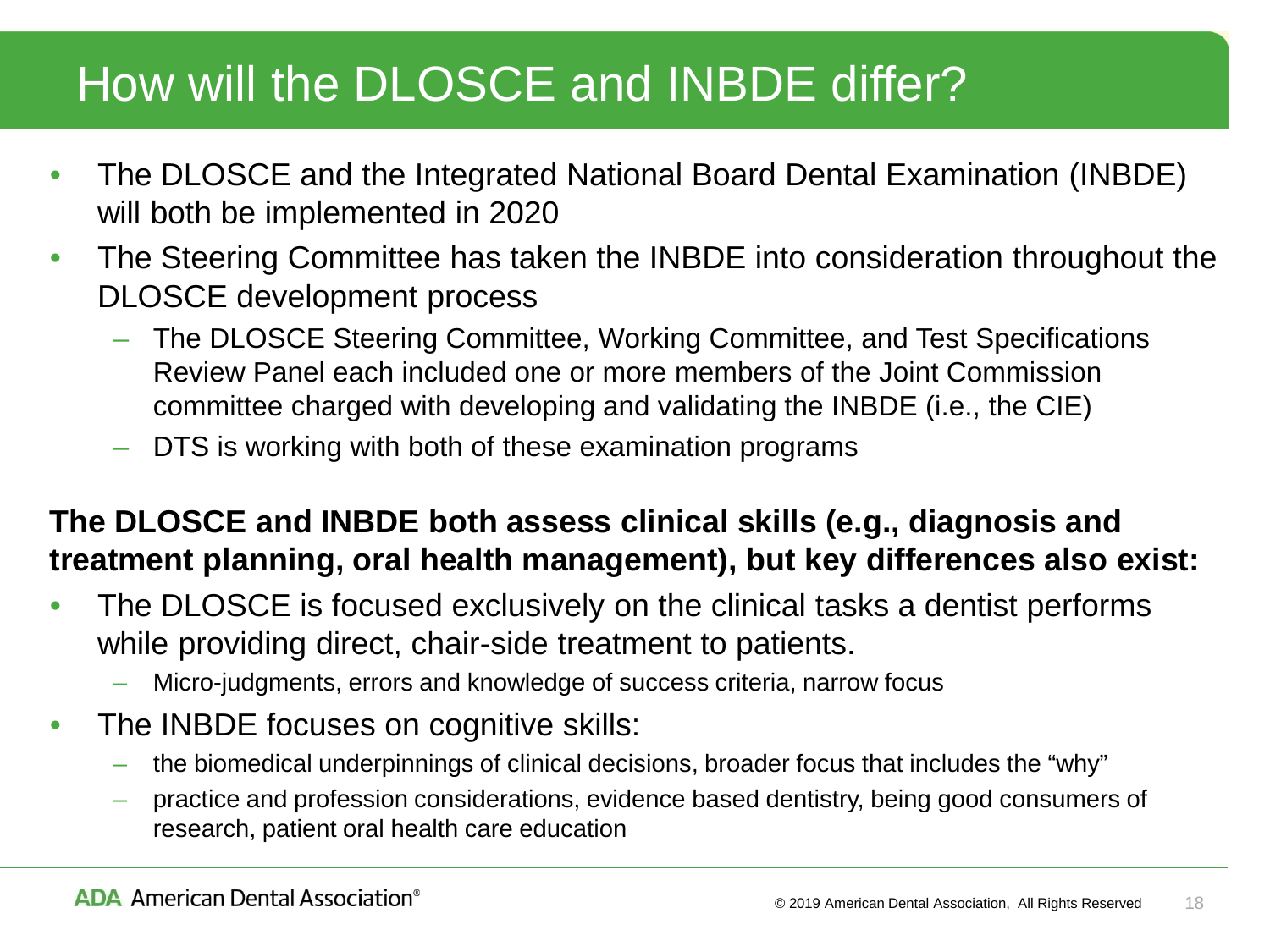### How will the DLOSCE and INBDE differ?

• Examples of how the INBDE and DLOSCE will differ:

| <b>INBDE Example</b>                                                                                                                                                          | <b>Corresponding DLOSCE Example</b>                                                                                                                                                               |
|-------------------------------------------------------------------------------------------------------------------------------------------------------------------------------|---------------------------------------------------------------------------------------------------------------------------------------------------------------------------------------------------|
| Understand basic principles of pharmacokinetics and<br>pharmacodynamics for major classes of drugs and<br>over-the-counter products to guide safe and effective<br>treatment. | Review patient information and write an appropriate<br>prescription.                                                                                                                              |
| Understand local and central mechanisms of pain<br>modulation.                                                                                                                | Identify the final needle position (point of insertion,<br>angulation, and depth) immediately prior to injection<br>that will best accomplish complete local anesthesia for<br>a given procedure. |
| Understand dental material properties, biocompatibility,<br>and performance, and the interaction among these in<br>working with oral structures in health and disease.        | Identify one or more flaws present in a metal-ceramic<br>restoration.                                                                                                                             |
| Understand the principles and logic of epidemiology<br>and the analysis of statistical data in the evaluation of<br>oral disease risk, etiology, and prognosis.               | No corresponding DLOSCE example. Epidemiology<br>and statistics are not covered on the DLOSCE.                                                                                                    |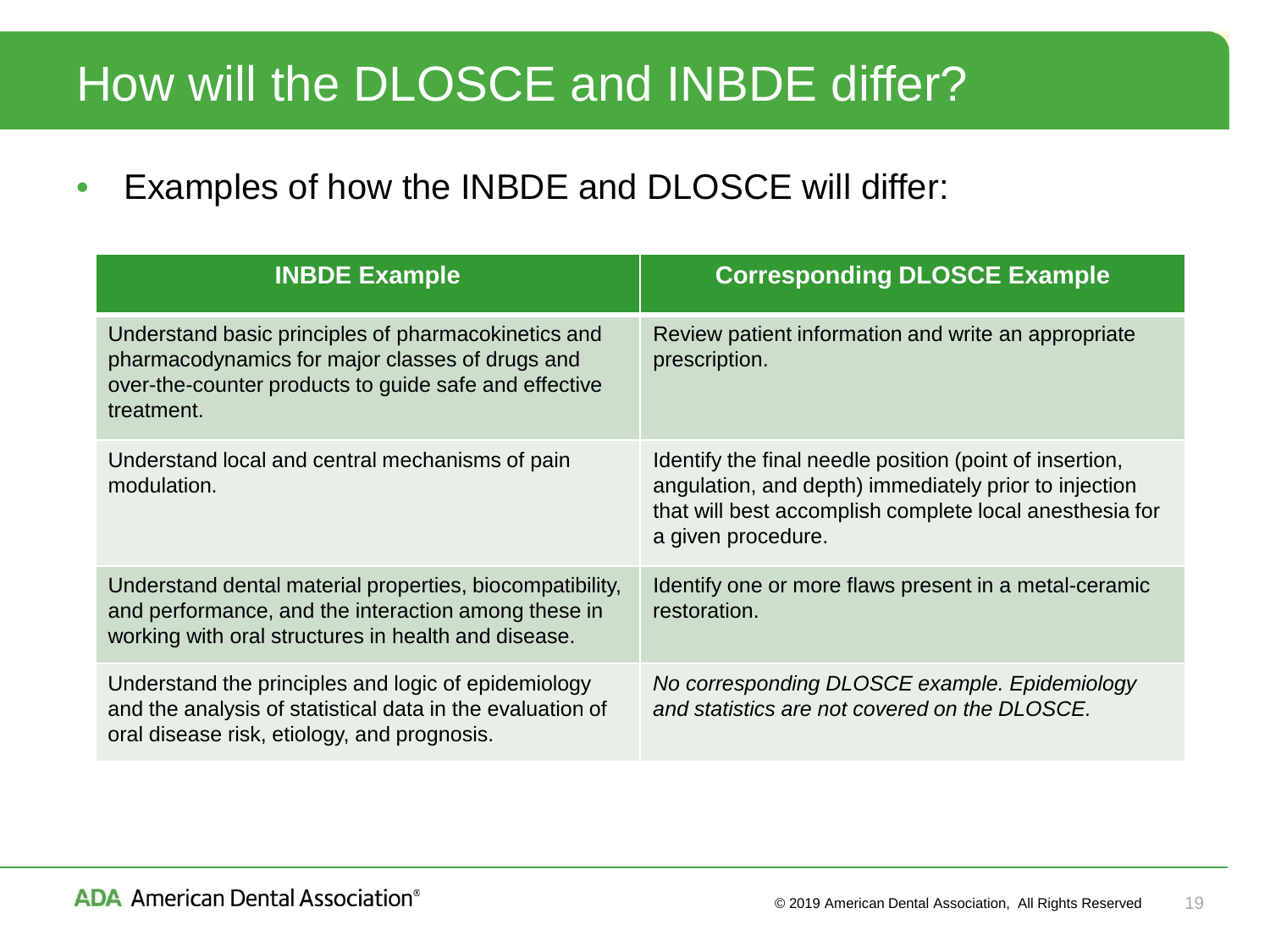### How can I participate in the pilot?

- The DLOSCE will be piloted in 2019 and available for administration for licensure purposes in 2020
- Performance on the pilot will not be used in licensure decision making.

| <b>DLOSCE Pilot Details (preliminary)</b> |                                                                                                                         |  |
|-------------------------------------------|-------------------------------------------------------------------------------------------------------------------------|--|
|                                           | Dates: December 1, 2019 through April 4, 2020                                                                           |  |
|                                           | <b>Time:</b> $5\frac{1}{2}$ hours administration time                                                                   |  |
|                                           | Method: Computer administration at professional testing centers                                                         |  |
|                                           | <b>Programs:</b> Available to all US CODA accredited dental programs<br>(includes an in-depth focus on 3 or 4 programs) |  |
|                                           | <b>Participants:</b> US dental students who are eligible to take NBDE Part II.                                          |  |
|                                           | <b>Incentive:</b> \$200 to \$400 (based on performance)                                                                 |  |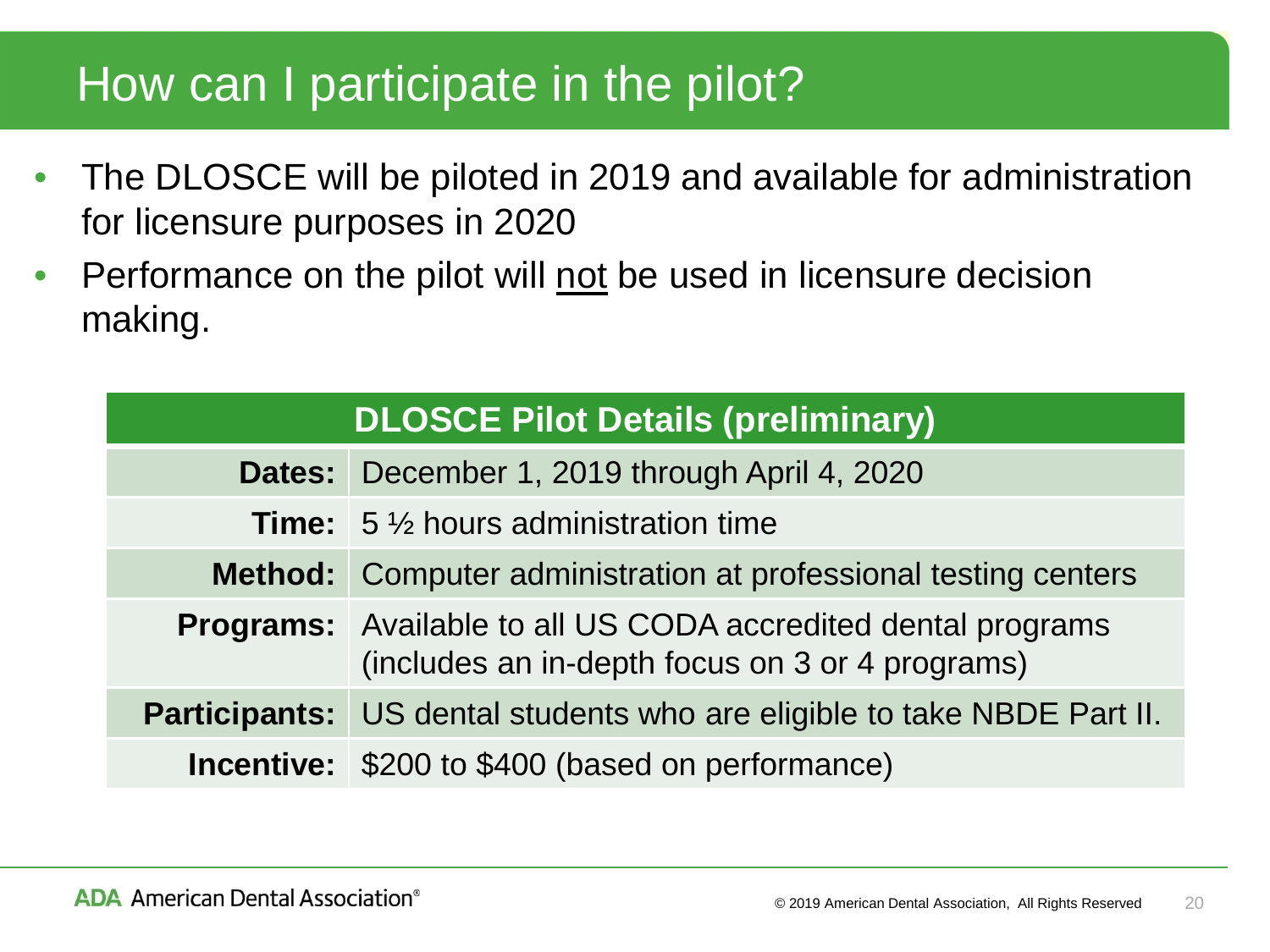### How can I participate in the pilot?

- The pilot will involve an in-depth focus on 3 to 4 dental programs
	- We will ask these programs to encourage all of their eligible students to participate
	- We will ask these programs to provide GPA and/or class rank data for their participating students
- The ADA will survey dental deans in the spring of 2019 as a first step toward identifying the 3 to 4 programs
- Interested schools can reach out to the Department of Testing Services
	- Several schools have already indicated their interest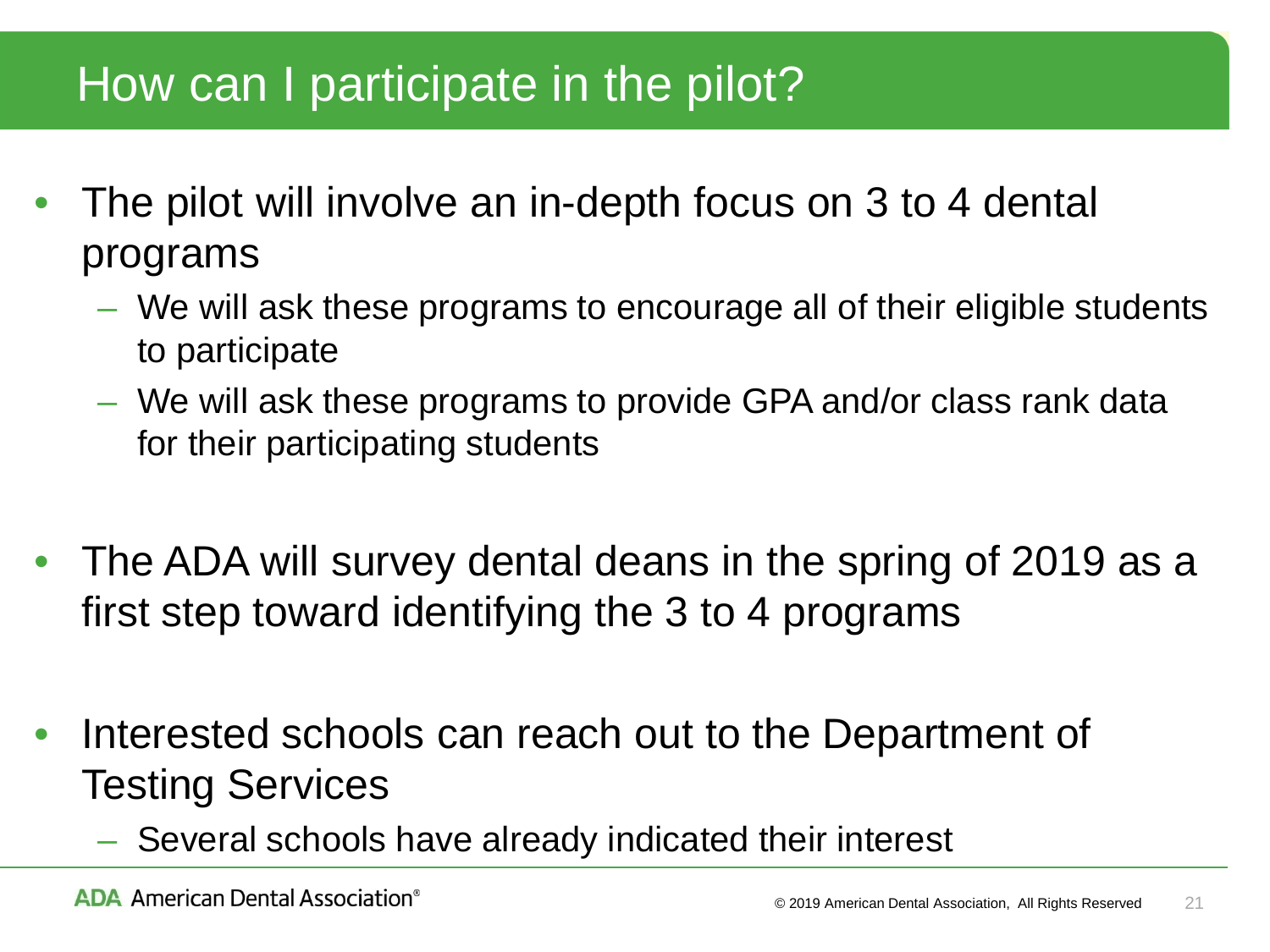### Where can I go for DLOSCE information?

- DLOSCE communication occurs through:
	- DLOSCE website (ada.org/dlosce)
	- Presentations
		- Oregon Board of Dentistry
		- Washington Dental Quality Assurance Commission
		- Ohio State Dental Board
		- University of Washington
		- Oregon Health Sciences University
		- Washington State Dental Association
		- American Association of Dental Boards
		- American Association of Endodontists
		- ADA Council on Dental Education and Licensure
	- Feedback has generally been very positive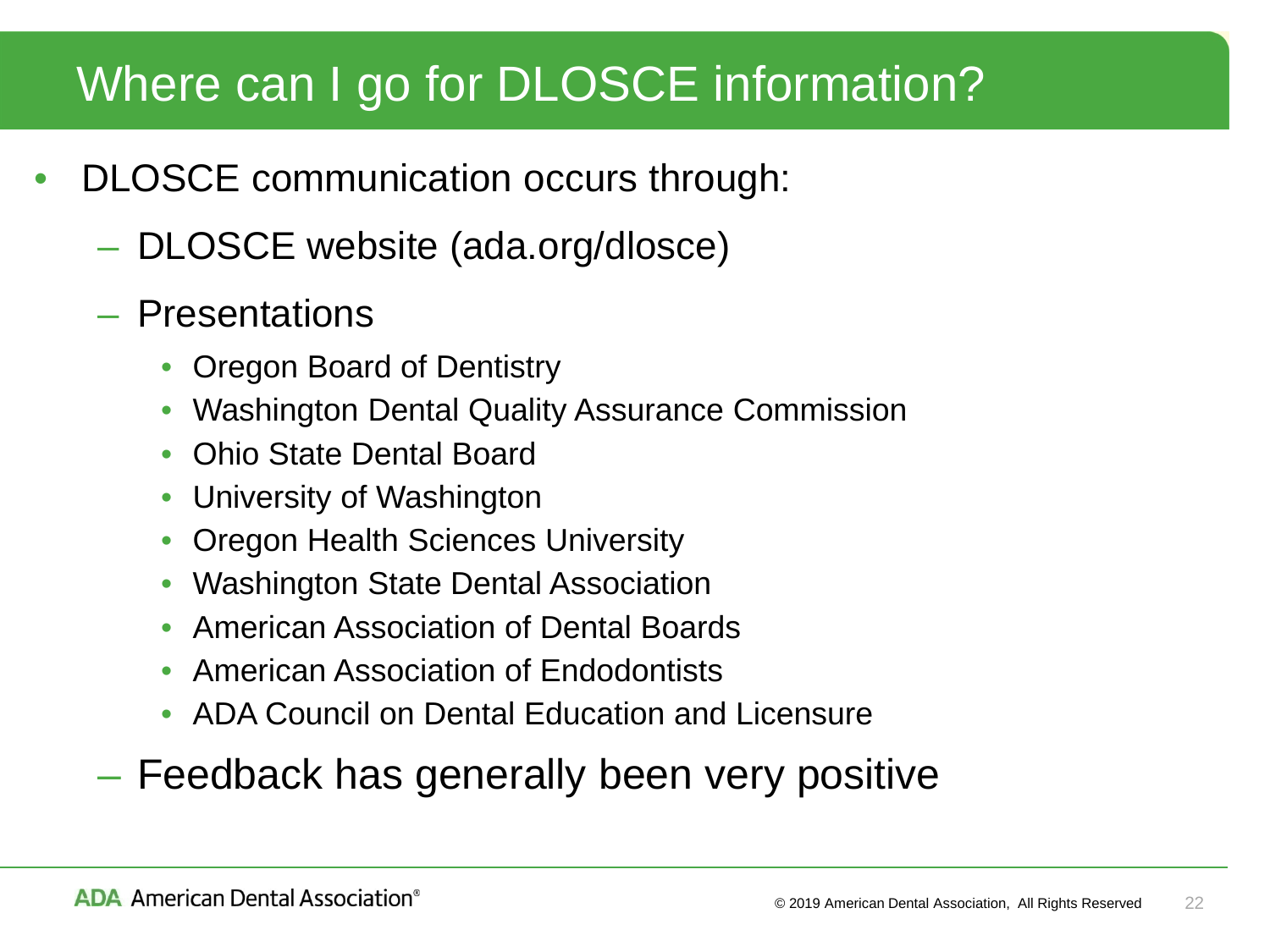### Thank You

- The DLOSCE Steering Committee thanks you for your interest in the DLOSCE development effort
- In the coming year, the Steering Committee will continue to communicate its progress to communities of interest